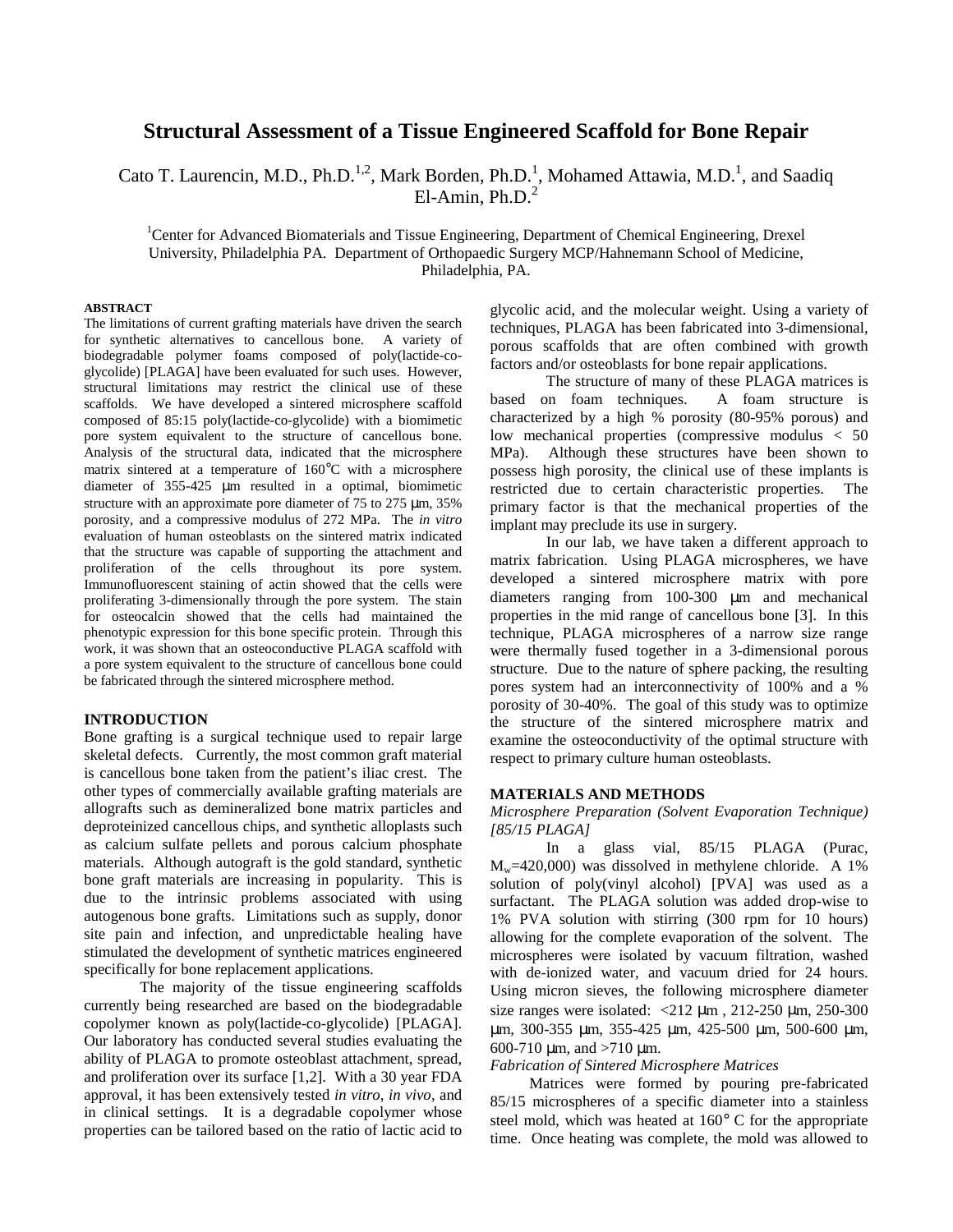| <b>Report Documentation Page</b>                                                                                                                                                                                                                                                          |                           |                         |                                                    |
|-------------------------------------------------------------------------------------------------------------------------------------------------------------------------------------------------------------------------------------------------------------------------------------------|---------------------------|-------------------------|----------------------------------------------------|
| <b>Report Date</b><br>25 Oct 2001                                                                                                                                                                                                                                                         | <b>Report Type</b><br>N/A | Dates Covered (from to) |                                                    |
| <b>Title and Subtitle</b>                                                                                                                                                                                                                                                                 |                           |                         | <b>Contract Number</b>                             |
| Structural Assessment of a Tissue Engineered Scaffold for Bone<br>Repair                                                                                                                                                                                                                  |                           |                         | <b>Grant Number</b>                                |
|                                                                                                                                                                                                                                                                                           |                           |                         | <b>Program Element Number</b>                      |
| Author(s)                                                                                                                                                                                                                                                                                 |                           |                         | <b>Project Number</b>                              |
|                                                                                                                                                                                                                                                                                           |                           |                         | <b>Task Number</b>                                 |
|                                                                                                                                                                                                                                                                                           |                           |                         | <b>Work Unit Number</b>                            |
| Performing Organization Name(s) and Address(es)<br>Center for Advanced Biomaterials and Tissue Engineering<br>Department of Chemical Engineering Drexel University<br>Philadephia, PA                                                                                                     |                           |                         | <b>Performing Organization Report Number</b>       |
| <b>Sponsoring/Monitoring Agency Name(s) and Address(es)</b><br>US Army Research, Development & Standardization Group<br>(UK) PSC 802 Box 15 FPO AE 09499-1500                                                                                                                             |                           |                         | Sponsor/Monitor's Acronym(s)                       |
|                                                                                                                                                                                                                                                                                           |                           |                         | <b>Sponsor/Monitor's Report Number(s)</b>          |
| <b>Distribution/Availability Statement</b><br>Approved for public release, distribution unlimited                                                                                                                                                                                         |                           |                         |                                                    |
| <b>Supplementary Notes</b><br>Papers from 23rd Annual International Conference of the IEEE Engineering in Medicine and Biology Society, Oct<br>25-28, 2001, held in Istanbul, Turkey. See also ADM001351 for entire conference on cd-rom, The original document<br>contains color images. |                           |                         |                                                    |
| <b>Abstract</b>                                                                                                                                                                                                                                                                           |                           |                         |                                                    |
| <b>Subject Terms</b>                                                                                                                                                                                                                                                                      |                           |                         |                                                    |
| <b>Report Classification</b><br>unclassified                                                                                                                                                                                                                                              |                           |                         | <b>Classification of this page</b><br>unclassified |
| <b>Classification of Abstract</b><br>unclassified                                                                                                                                                                                                                                         |                           |                         | <b>Limitation of Abstract</b><br>UU                |
| <b>Number of Pages</b><br>4                                                                                                                                                                                                                                                               |                           |                         |                                                    |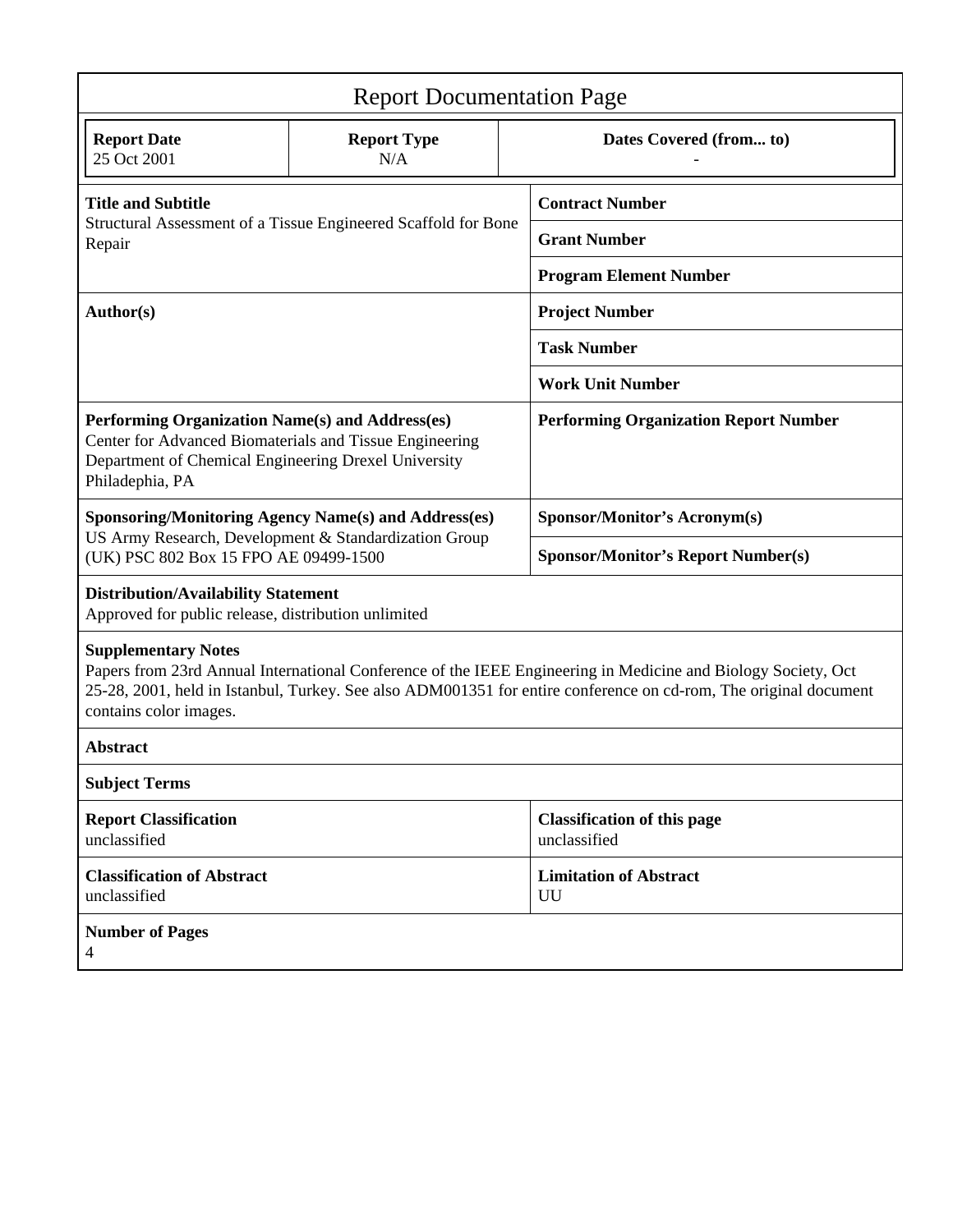slowly cool to room temperature (approximately 3 hours) before the samples were removed.

## *Compression Testing*

Samples with a 2:1 aspect ratio (10 mm by 5 mm) were tested using an Instron 4511 mechanical testing system with a crosshead speed of 1 mm/min. Compressive modulus was calculated from the slope of the linear region of the stress vs. strain curve (n=6).

## *Mercury Porosimetry*

Porosity measurements were obtained using a Micromeritics Mercury Intrusion Porosimeter 1100. Samples were sealed in penetrometers, weighed, and subject to analysis. Porosity was measured for six samples per structure and reported as average % porosity, pore size distribution, and log differential intrusion.

## *Primary Culture of Human Osteoblasts*

Primary human osteoblasts were obtained from the femoral head of hip replacement patients (Department of Orthopaedics, Thomas Jefferson University, Philadelphia, PA). Cancellous bone chips were removed from the interior of the femoral head using aseptic techniques and digested with a collagenase solution for 4 hours. Following digestion, bone chips were rinsed with PBS and placed in a tissue culture flask. Explants were cultured using F-12 media supplemented with  $CaCl<sub>2</sub>$ , fetal bovine serum, ascorbate, and an antibiotic solution of penicillin and streptomycin. After four weeks, cells were lifted using trypsin and isolated from the bone explants.

*Cell Seeding*

Matrices were fixed to tissue culture wells and seeded with 100,000 cells/matrix. Matrices were then cultured for 7 and 16 days. Cell morphology and proliferation was assessed by scanning electron microscopy. *Indirect Immunofluorescence of Osteocalcin*

Osteoblasts seeded on the microsphere matrices were incubated with 0.5 ml of the monoclonal antibody of osteocalcin (1:200 dilution) [Zymed Laboratories, San Francisco CA] for 30 minutes. Constructs were rinsed with PBS and then incubated with 0.5 ml of the secondary fluorescing antibody (1:50 dilution) for 30 min [goat antihuman antibody - Zymed Laboratories, San Francisco CA]. Another PBS rinse was conducted and the samples were stored in PBS and kept out of the light until microscopic evaluation.

#### *Immunofluorescence Staining for Actin*

The cellular cytoskeletal component, actin, was stained using rhodamine-phalloidin. Human osteoblasts were plated on the sintered microsphere matrix at a density of 100,00 cells per matrix for 16 days. Cell/matrix constructs were rinsed three times with PBS and 0.5 ml of the rhodamine-phalloidin solution was added and incubated for 30 minutes. Samples were rinsed in PBS and visualized with confocal laser scanning microscopy.

## **RESULTS**

*Optimization of the Sintered Microsphere Matrix [85/15 PLAGA]*

The sintered microsphere technique resulted in a semi-uniform three-dimensional structure as shown in figure 1. These electron micrographs shows the typical structure of the matrix with examples of the type of sphere packing commonly seen.



Figure 1. Typical SEM image of three-dimensional sintered microsphere matrix.

Optimization of the sintered matrix was conducted to create a pore system biomimetically equivalent to cancellous bone with mechanical properties in the mid range of cancellous bone. Structural optimization was conducted by modifying microsphere size and heating time. Examining the effect of diameter on modulus, the data showed a decrease in modulus with an increase in microsphere diameter at the 4 hour heating time. However, analysis showed no statistical difference in the moduli of the matrices with varying diameters with 2 hour of sintering. Examining the heating time optimization, at all microsphere diameters, the increase from 2 to 4 hours of heating resulted in statistically significant increase in modulus.

In addition to mechanical testing, mercury porosimetry was also used to examine the effects of sphere size on matrix structure. The porosimetry data revealed a significant correlation between median pore diameter and microsphere size. Significant difference in the average median pore diameter of matrices were found with different diameters and heating times [Student's T-Test]. As expected, the pore diameter increased with an increase in microsphere diameter. The increase in microsphere diameter caused the size range distribution to shift to higher median values.

Unlike the correlation with average pore size, the effect of processing on the total % porosity was not as evident. The 215-250 µm matrix with a 2 hour heating time showed the highest % porosity at 39% while the 600-710 µm matrix at 2 hour heating showed the lowest at 31%. Although the data did not indicate any significant differences between the % porosity of the matrices with different microsphere diameters or heating times, all structures were above the 30% porosity mark which was representative of the amount of bone tissue found in cancellous bone.

## *Cellular Evaluation of the Sintered Microsphere Matrix*

 Figure 2 shows human osteoblasts on the sintered matrix at 16 days of cell culture. This image shows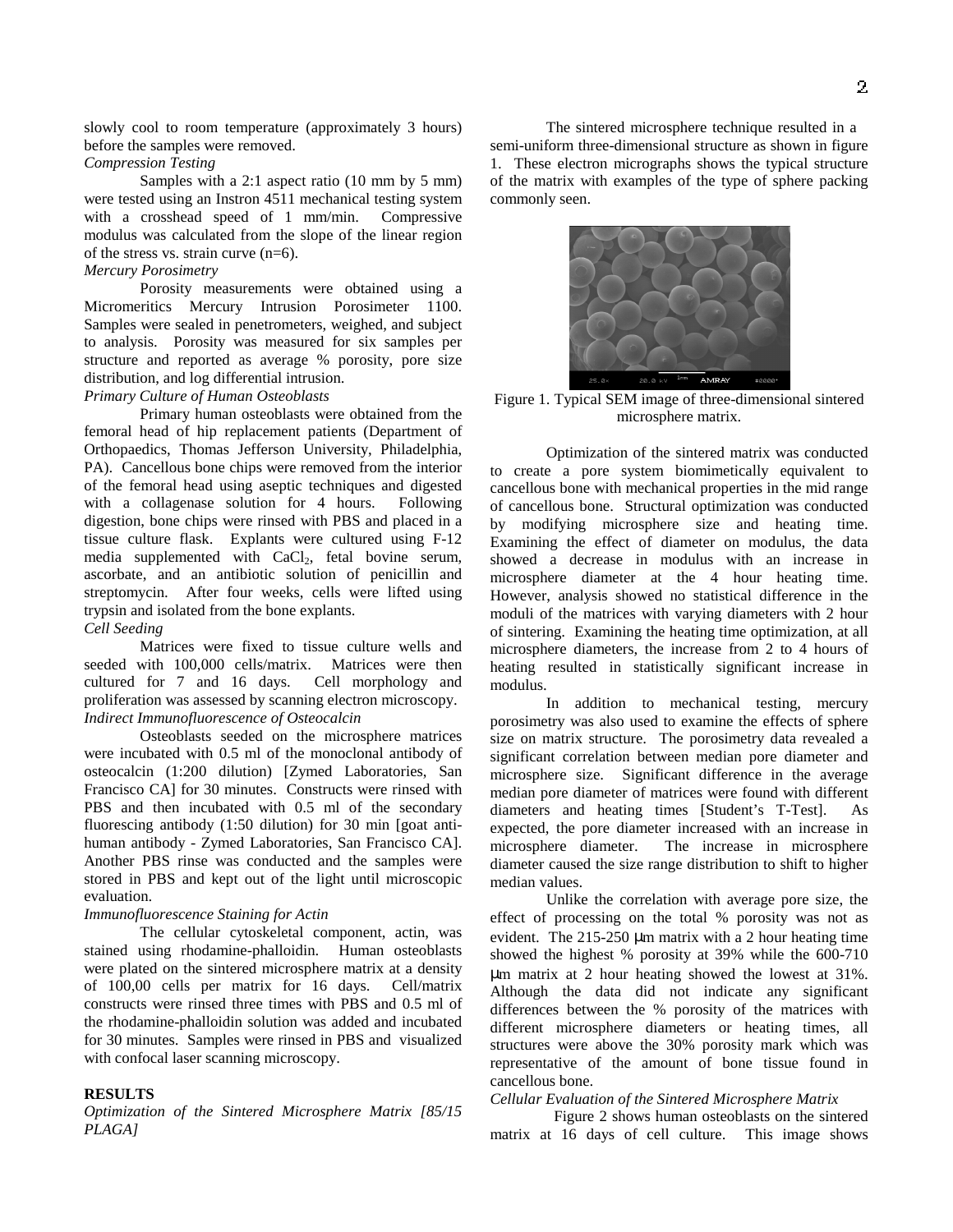significant increase in proliferation over the matrix surface and within the pore system. Cellular attachment was evident as cells bridged several gaps in the microsphere structure. Proliferation had progressed from the secondary microsphere layer to the top surface of the matrix.



Figure 2. SEM image of human osteoblasts proliferating on the sintered microsphere matrix surface at 16 days of culture. Significant cellular extension is seen.

In addition to electron microscopy, confocal microscopy was used to visualize the cells within the matrix as well as to examine the phenotypic expression of the nonspecific protein, osteocalcin. Using immunofluorescence staining techniques, osteocalcin and the structural protein actin were identified on the matrix structure demonstrating that the cells were actively expressing their phenotypes.

The stain for the cytoskeletal protein actin using a primary rhodamine-phalloidin stain was also viewed by CLSM. Since actin is an abundant protein in osteoblasts, the migration of the cells within the microsphere structure could be visualized. The versatility of the confocal microscope allowed for varying depths to be viewed.

#### **DISCUSSION**

This work was focused on modifying the structure and properties of the sintered matrix and evaluating the optimal structure for osteoconductivity. During the optimization process, changes were made to the diameter of the PLAGA microspheres as well as to the duration of the sintering step. Theoretically, in the relationship between sphere size and modulus, it was assumed that an increase in modulus would result from a decrease in sphere size. This was based on surface area and number of fusion points between the spheres. With a significantly greater surface area at smaller diameters, it was thought that microsphere bonding, therefore compressive modulus, would be greater at these diameters. Although the data showed this trend, it was not statically significant. However, the moduli of all structures was significantly higher than other PLAGA scaffolds reported in the literature. For all structures, the range in modulus was from 137 MPa to 297 MPa. This represents a magnitude difference in compressive moduli.

With regards to the heating time modification, the optimization study only examined two times [2 and 4 hours] due to the thermal properties of 85/15 PLAGA. The

mechanical testing data showed a significant increased in the compressive modulus from 2 to 4 hours of sintering. The increase in heating time may have allowed for a stronger fusion between microspheres. Qualitative observations during the testing showed that the matrices were failing at the microsphere bond. Visualization of the fracture surface did not reveal any failures through the actual microsphere structure. Therefore, the strength of the matrix was directly dependent on the combined strength of the microsphere bonds.

In the heating time optimization, only two time were chosen due to the thermal properties of the polymer. Initial characterization of the polymer by differential scanning calorimetry indicated that the copolymer had melting range of  $127.5 - 141.6^{\circ}$  C but did not exhibit a true glass transition temperature. Therefore, preliminary studies were conducted in order to determine a temperature at which the 85/15 spheres would sinter. Microspheres were heated at temperatures of 135°, 145° 155°, and 160° C. At 160° C the spheres finally softened and resulted in a bonded matrix. Although the sintering temperature of 160° C was well above the melting range of 85/15 PLAGA, the microspheres did not melt when immediately placed in the 160° C oven. However, at longer heating time of 5, 6, and 24 hours the microspheres melted into a solid polymer mass. This was attributed to an insulating effect from the mold. The thick walls of the mold took a certain amount of time to reach the 160° C temperature. This was particularly evident when using different molds. Heating times were dependent on the dimensions of the mold. This preliminary data indicated that the sintering effects are highly sensitive to temperature and probably should be controlled by a thermocouple within the mold.

The other aspect of structural evaluation was focused on characterization the effects of processing on the porosity of the matrix. The porosity results showed the dependence of pore size on microsphere diameter. All data showed that increases to microsphere size resulted in an increase to pore size. The porosimetry also showed the effects of packing on average pore diameter. Differences in bin sizes from 32 to 70 to 110 had significant impact on the distribution of the pore diameters. As discussed previously, the larger bin sizes resulted in more random packing. The randomness of this packing was represented by the broader pore size distributions.

The porosity data also showed that % porosity was independent of the processing effects. Regardless of processing, all samples had a porosity of 31-39%. This porosity range includes the average percent bone found in cancellous bone. Cancellous bone has been shown to possess a structure with 70% porosity or 30% bone [4]. Therefore, after complete healing, a sintered matrix with a 30% porosity would consist of 70% polymer and 30% bone. Such a biomimetic matrix would allow for the formation of structurally equivalent cancellous bone within the pore system. Once the scaffold completely degraded, the